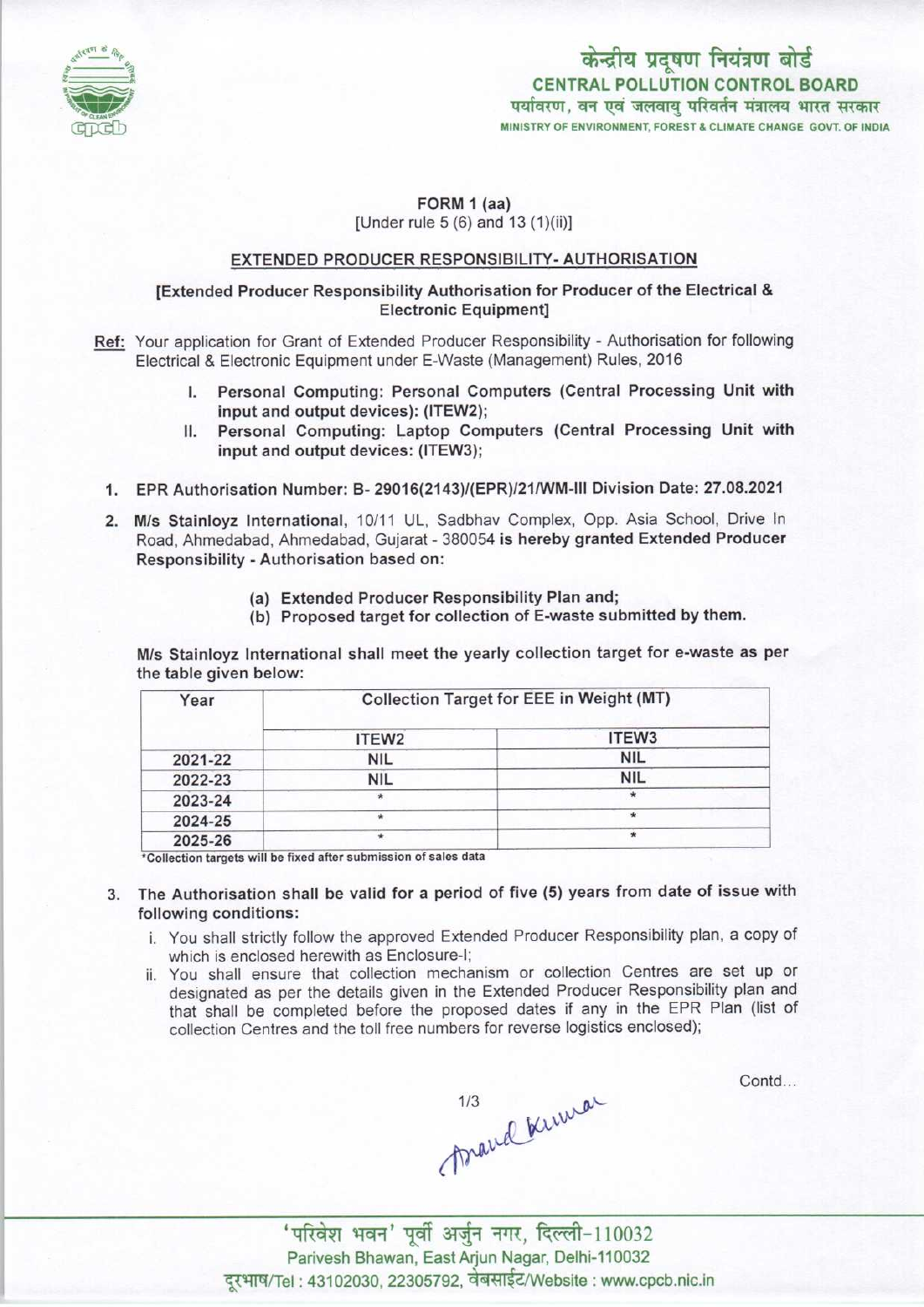

From pre page...

- iii. You shall ensure that all the collected e-waste is channelized to your PRO M/s PRO Connect, G-7, New Market Near Khasa Kothi Circle, Jaipur 302016 and records shall be maintained at PRO, dismantler/ recycler and your end;
- iv. You shall maintain records, in Form-2 of these Rules, of e-waste and make such records available for scrutiny by Central Pollution Control Board;
- v. You shall file annual returns in Form-3 to the Central Pollution Control Board on or before 30th day of June following the financial year to which that returns relates.

# vi. General Terms & Conditions of the Authorisation:

- a.The authorisation shall comply with provisions of the Environment (Protection) Act,
- 1986 and the E-waste (Management) Rules, 2016 made there under;<br>b. The authorisation or its renewal shall be produced for inspection at the request of an officer authorised by the Central Pollution Control Board; b. The authorisation or its renewal shall be produced for inspection at the request of an officer authorised by the Central Pollution Control Board;<br>c. Any change in the approved Extended Producer Responsibility plan shoul
- informed to Central Pollution Control Board within 15 days on which decision shall be communicated by Central Pollution Control Board within sixty days;
- d. It is the duty of the authorised person to take prior permission of the Central Pollution Control Board to close down any collection centre/points or any other facility which are part of the EPR plan;
- e.An application for the renewal of authorisation shall be made aslaid down in subrule (vi) of rule of 13(1) the E- Waste (Management) Rules, 2016;
- f. The Board reserves right to cancel/amend/revoke the authorisation at any time as per the policy of the Board or Government.

## vii. Additional Conditions: -

- a) That the applicant will submit annual sales data along with annual returns;
- b) That the applicant has to ensure that the addresses of collection points provided by them in their EPR Plan are correct and traceable and the collection points/centres are functional;
- c) That the applicant will submit revised application for grant of EPR Authorisation in case of applicant adding/changing PRO or changing its EPR Plan;

Contd....

2/3 Read Kima